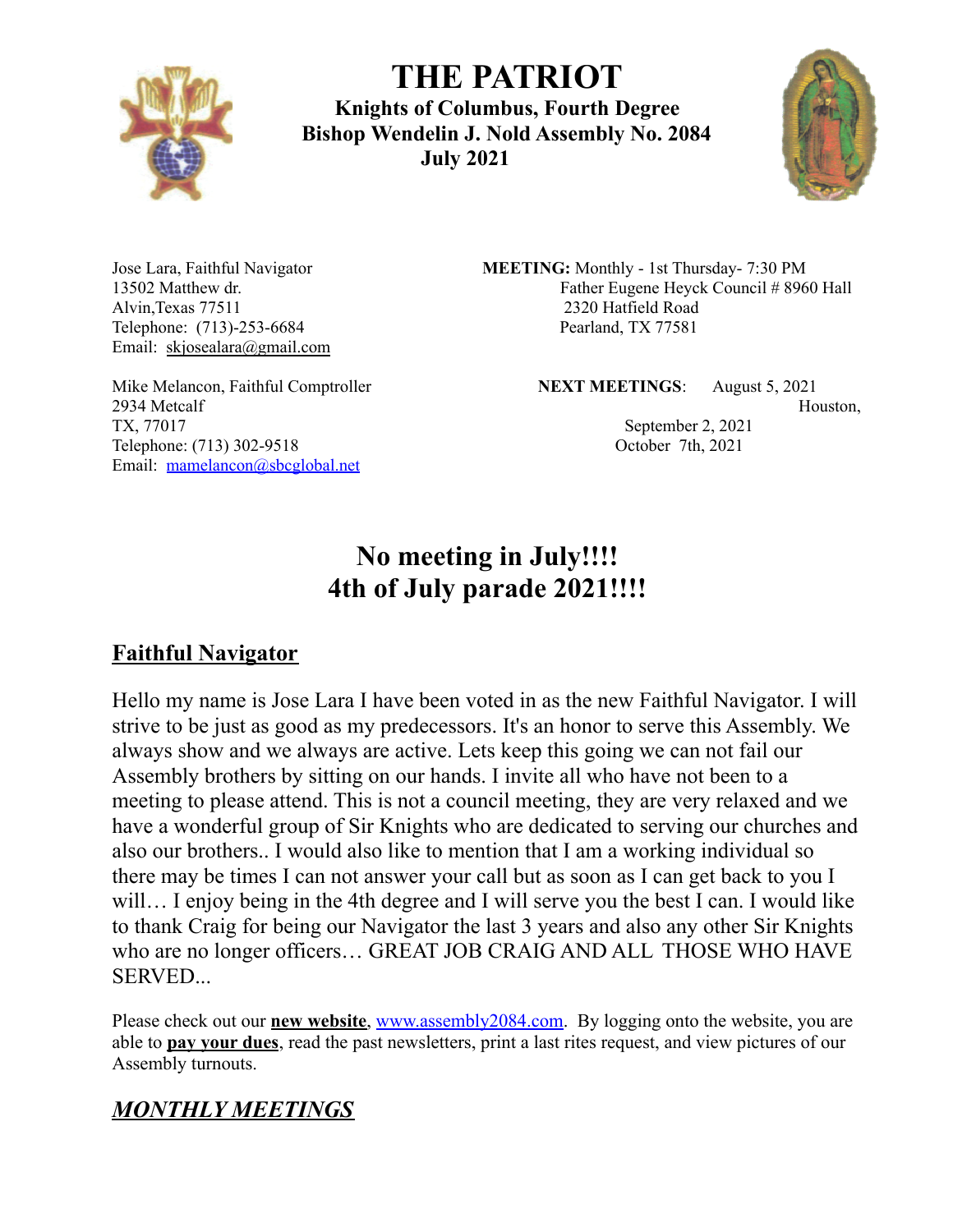*Last year and still this year we deal with covid and eventually we will return to normalcy. In the last few years we have increased in number with new Sir Knights. I have missed about 2 meetings in all the time I've been a Sir Knight. I have been to several 4th degree ceremonies yet we don't see many of the new Sir Knights. I would like to invite all SIR KNIGHTS who have recently joined and those who have been in our assembly to please come out to a meeting. We need more participation and we also would like to bring in the future Faithful Navigators, Comptrollers, Captains, Pursers etc… We would like to see more of you..please join us at our meetings, we want to encourage everyone to partake in our PATRIOTIC DEGREE. We have Fr. Sibi, Bro. Roger both from Mary Queen and other delegates, our Master of the 4th degree is in our Assembly. I hear many assemblies don't ever get to have any of these great individuals or any clergy…We are very Fortunate…..Remember Charity, Unity, Fraternity and Patriotism….Vivat Jesus….*

## **OUR NEWLY ELECTED OFFICERS FOR THE 2021-2022 YEAR ARE:**

| Faithful Navigator      | Jose Lara          |
|-------------------------|--------------------|
| Faithful Comptroller    | Mike Melancon      |
| <b>Faithful Captain</b> | Joseph Chien       |
| Faithful Admiral        | Craig Guth         |
| <b>Faithful Purser</b>  | William Prindivill |
| <b>Faithful Pilot</b>   | Jessie Canales     |
| <b>Faithful Scribe</b>  | Joseph Guidry      |

Inner Sentinel Bo Naguit Outer Sentinel Joe Prevost **Captain Chief Captain Chief Chief Chief Chief Chief Chief Chief Chief Chief Chief Chief Chief Chief Chief Chief Chief Chief Chief Chief Chief Chief Chief Chief Chief Chief Chief Chief Chief Chief Chief Chief Chief Chief C** Two Year Trustee Steve Valdez le Three Year Trustee Rey Tajonera

## *FOOD DRIVE LETS MAKE THIS HAPPEN!!TOO MANY WITHOUT!!!!*

Please remember that we hold a voluntary Food Drive at each meeting. Any Sir Knight wishing to participate may bring non-perishable food items to the meeting. Whichever Council is responsible for cooking that evening's meal will gather the food after the meeting and take it to their local food pantry or food bank. Dry groceries and non-perishable food staples are always greatly needed by the food pantries and are very much appreciated.

## *TURNOUTS LETS REPRESENT 2084*

Our Assembly has always been well represented at District and Local Turnouts with a core of dedicated Sir Knights.

## **FUTURE TURN OUTS:**

## *Episcopal Ordination Mass Friday July 2, 2021*

Friday, July 2, 2021 the Episcopal Ordination Mass for Bishop-Elect Father Italo Dell'Oro will take place at the Co-Cathedral of the Sacred Heart, 1111 St Joseph Pkwy, Houston, TX 77002.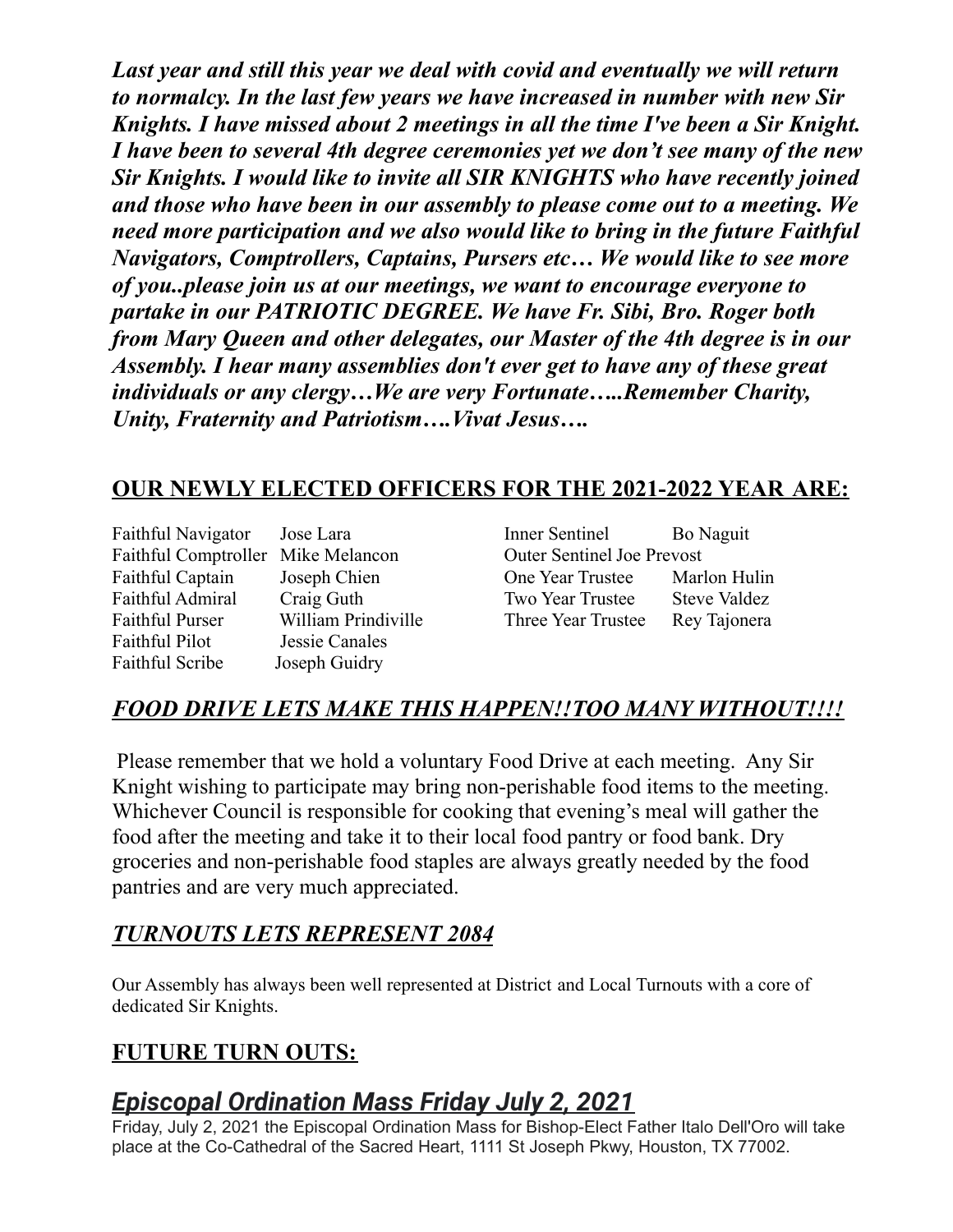Assemble at 1 PM in the Cathedral Centre. Procession begins at 1:30 Pm, Mass begins at 2pm We are allowed no more than 40 uniformed Sir Knights, so if you wish to be part of the Honor Guard, you need to get on the list. Text or email the Master to get on the list. masterfirstddistrict@gmail.com text 281 650 2739

Amegy Bank parking garage will not be available. Please park in any one of the Co-Cathedral parking lots.

## *Priestly Ordination Mass, Saturday, July 3, 2021*

*Saturday, July 3, 2021 there is a Priestly Ordination Mass at Sacred Heart Church, 109 N. Frazier St., Conroe, TX 77301. Assemble at 10:15 AM. Mass begins at 11 AM*

## *Fourth of July Parade in Friendswood, TX. Monday, July 5, 2021*

8:15 AM Assemble in Full New Uniform at Mary Queen Church Parish Hall. 8:45-9:00 AM a bus will take us to the start of the parade route at Heritage Drive and Friendswood Dr. (FM 518). We will form our ranks and be briefed as necessary while waiting for the 10:00 AM Start time. The KC 2084 trailer (decorated beforehand) will be waiting at the starting location corner. Parade is 1.1 miles, same as previous years. We will take the trailer back to Mary Queen's Parish Hall for a luncheon meal provided by Mary Queen Council 8494. For those SK who have a Assembly 2084 shirt and hat you can line up and walk behind the Uniformed SK's in the parade.

## *1) Arranging for the bus to pick up the 4th Degree at Mary Queen about 0845 - 0900 on Monday July 5th to take the group over to the corner of Friendswood and Heritage.*

## *ASSEMBLY INSTALLATION OF OFFICERS AUGUST 1st 2021*

**Bishop Wendelin J. Nold Assembly #2084 has volunteered to host the installation of your officers for the 2021/2022 fraternal year. The ceremony will take place on Sunday, August 1 at 3:00 p.m. We will begin promptly at 3:00 p.m. so, please arrive on time.**

**WORTHY MASTER KEN O. ORADIEGWU**

*JOIN US GETTING THE 4TH OF JULY PARADE TRAILER READY, WE WILL MEET in the BACK PARKING LOT OF MARY QUEEN...THE MORE THE MERRIER AND THE SOONER WE GET IT DONE….6-6:30pm on JULY 4TH, 2021.*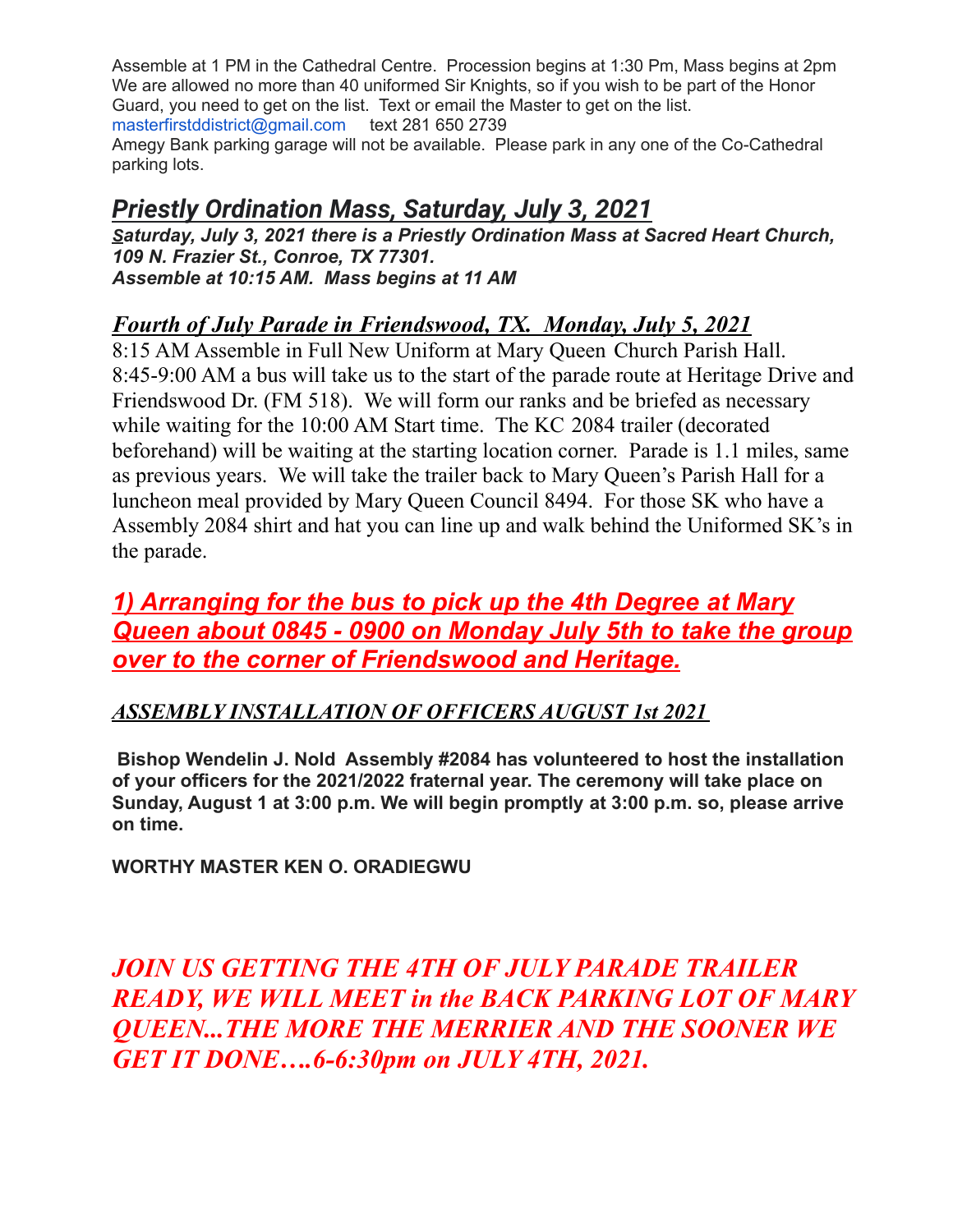## *UNIFORM INFO*

Please consider purchasing the new Uniform so our Assembly will remain a standout in the Arch-Diocese. My personal thanks to all of you SK's that have made a turnout and proudly represented our Assembly..

For those Sir Knights who are looking to purchase a second pair of pants for their Uniform, Jos. A Banks has a good deal. The slacks are usually \$139, but go on sale often for 2 pairs for \$100. They are Jos. A Banks Signature Collection, Tailored fit Flat Front Dress Pants, Item #2J73 Color: Charcoal 06. There is an additional charge of \$10 for their permanent "Traveler Crease" which I have gotten and recommend. Shipping is free. You will have to have them tailored to your length when you receive them.

There is a new vendor, The Supply Room, (TSR), as the new distributor of the Knights of Columbus Fourth Degree Uniform. The cost will drop to \$449. You now are able to receive your Knights of Columbus Uniform within 7 days of submitting your order. They now have inventory to meet the demand. To place your order, go to **www.kofcuniform.com**. Or customer service number is 1-833-592-4327

**The Assembly are selling baseball caps, they are black with our Assembly Emblem on them. They are \$10.**

#### **BERET PATCHES FOR THE NEW UNIFORM**

All beret patches are to be ordered at:  $\frac{\text{superparameter}(a)\cdot\text{Kofc.org}}{\text{Sofc.org}}$ 

This site is manned by a clerk who will need the following information to mail a patch; Member name and member number, full mailing address, position held and patch color requested. We ask about positions because members are requesting patches that do not go with their position. Again, there is no red patch. Regular members wear the beret with just the gold pin, no patch. All issues with the uniform can be addressed at  $k$ nightsgear@kofc.org.

## *POTENTIAL SIR KNIGHTS*

*Sir Knights, please encourage any potential brother Knights to join our Assembly as we all know that someone asked us to join and I do speak for many, it was a great decision. We are a very active Assembly and we have the best Color Guard and Honor Guard in Houston and surrounding areas. So please if you think there is a potential Sir Knight with a good heart invite him to join and help him get here….*

## **CMG Safe Haven online replacing VIRTUS Training**

As you have seen from previous e-mails, ALL KNIGHTS OF COLUMBUS ACTIVITIES now require any and all members to have completed the VIRTUS, now **Safe Haven** training. In addition to Council verification, ALL ASSEMBLIES are required to have a list. Below is what we will need for compliance**. I am asking each Grand Knight to provide a list from his respective Council as soon as possible. Safe Haven online https://GalvestonHouston.CMGConnect.org/**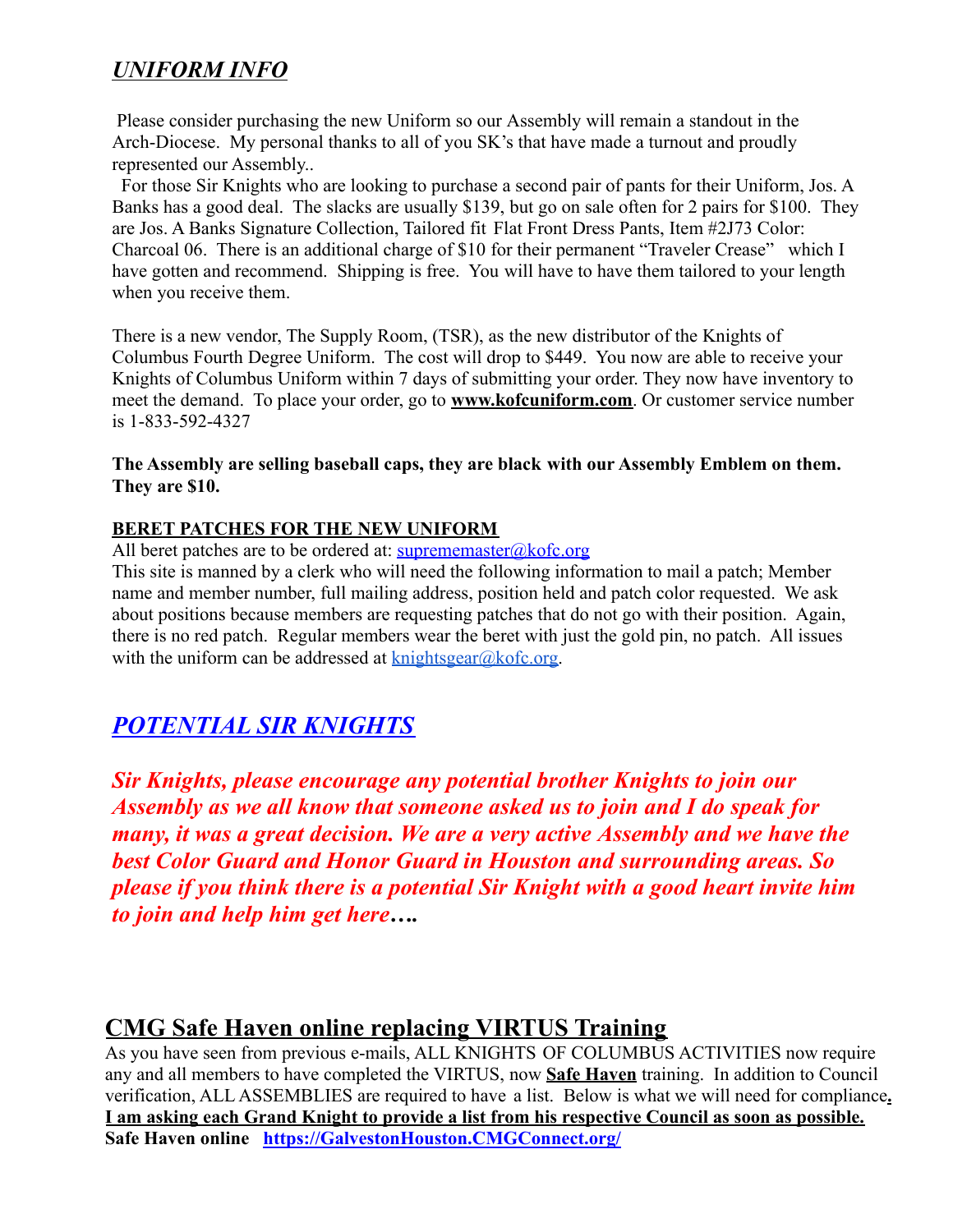**Member's full name, Member Number, Assembly Number, Council Number, Parish Name. Date of Safe Haven Certification, Expiration Date of Safe Haven Certification. This is a requirement of all Knights that work in any parish activity.**

### **2021 ANNUAL DUES**:

**Dues for 2021 Fraternal Year.** We strive to send all bills electronically to save on postage, but if you don't have e-mail, you should receive your notice by mail. Please take advantage of our website to pay your dues. If there is a financial hardship contact either FC Mike Melancon or FN Craig Guth. Please pay promptly in order to spare the Faithful Comptroller, Mike Melancon, the trouble of sending out multiple and repeated reminders throughout the Spring. The dues are \$36 a year and you can find SK Mike Melancon's address on the front page of this newsletter where payment can be mailed. **Remember that you can always pay early, and/or pay for multiple years in advance and avoid the yearly hassle. Contact the Comptroller, Mike Melancon or me for information on how to do this. WEBSITE IS www.assembly2084.com**



#### **NEW DRILL MANUAL**

With the release of the new uniform, there is a new drill manual. See the links below for information. At some time, they will be available in print form. http://www.kofc.org/en/members/for-members/color.html http://kofc.org/en/members/for-patriotic-degree/materials.html#/all/1/20-%20REPLACE%20IMAGE

#### **UPCOMING EVENTS AND TURN OUTS**

All Sir Knights are encouraged to participate in as many of the above events as possible. **If you have the new uniform, please turnout as often as you can**. Check with the Faithful Navigator if you have any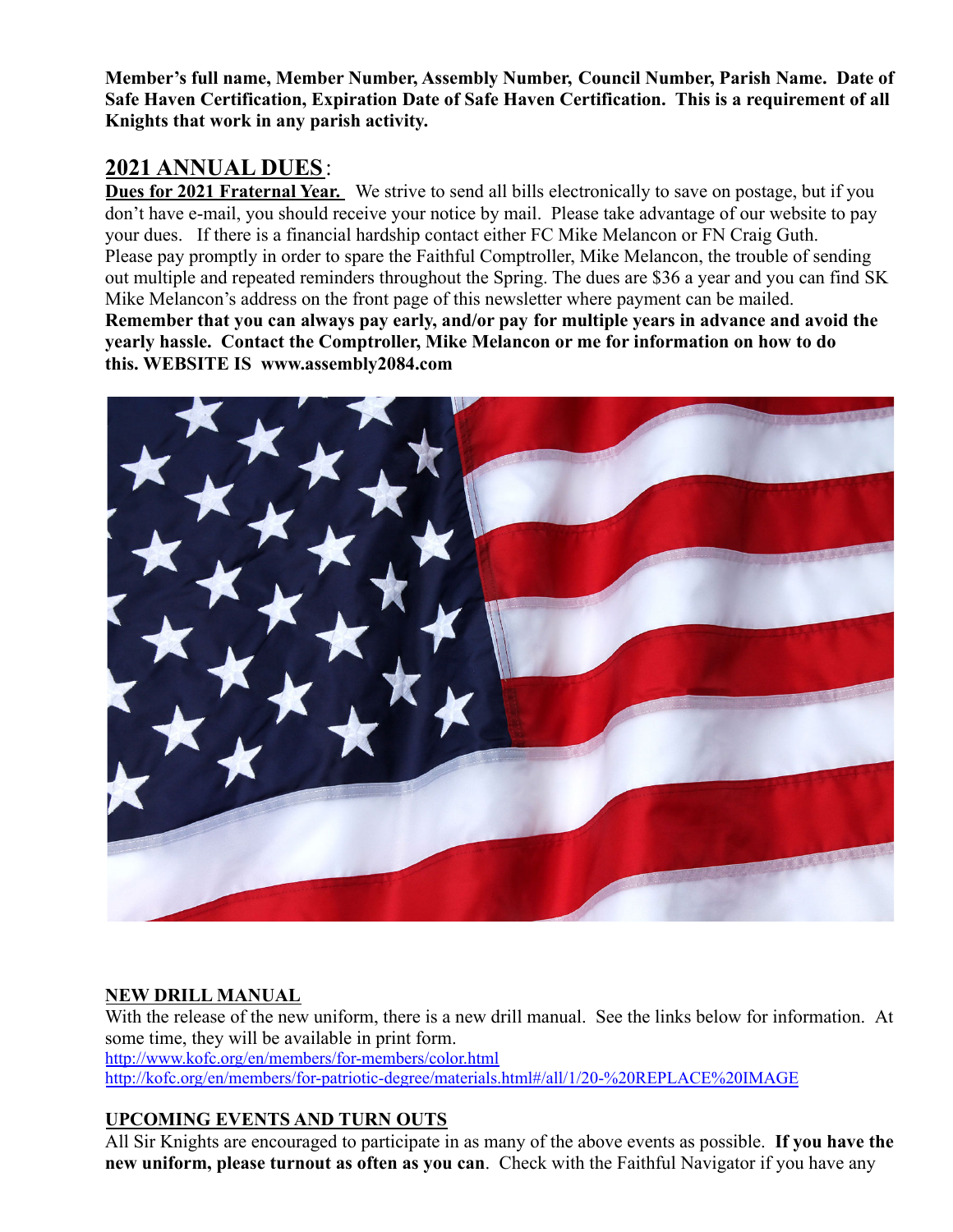questions about a particular event or turn out. The "Rule of 72" (setting a quota for each Assembly in order to limit the number of Sir Knights participating at turn outs at the Co-Cathedral) has been suspended due to the low numbers of Sir Knights turning out at the Co-Cathedral events. All Sir Knights in the district are encouraged to make extra efforts to attend any of the turnouts at the Co-Cathedral.

## **COLOR GUARD**

## *WE ENCOURAGE ALL KNIGHTS TO JOIN OUR COLOR GUARD, YOU WILL FIND THAT THE CORE GROUP IS VERY DEDICATED, IF YOU ARE ABLE AND WILLING. IT'S VERY REWARDING AND TEDDY IS A GREAT COMMANDER OF THE GUARD..*

If there are any SK'S interested in becoming a part of the elite Color Guard of the First District, please contact the Faithful Navigator, or Commander Teddy Cuaping for information. Rey Tajonera is now the Assistant Color Corps Commander

## **PURPOSE OF THE COLOR CORPS OF THE FOURTH DEGREE**

The primary purpose of the Fourth Degree is to encourage active Catholic citizenship and foster the spirit of patriotism in members and the community at large. The Color Corps members exemplify all the principles of our Order;

**Charity**- by the gift of their time and energies necessary to practice, perfect and perform the ceremonials and sword drill:

**Unity**- by the united efforts of Sir Knights to practice and perfect a coordinated drill for the good of the Church and the Order;

**Fraternity**- by expressing an "Esprit de Corps," sharing a common desire for drill excellence and camaraderie, and

**Patriotism**- by performing precision drill as a salute to God and to country and visually exhibiting a love for both.

#### **COLOR CORPS DESCRIPTION**

The **Color Corps (C.C.)** has two sub-groups, the **Color Guard (C.G.)** and the **Honor Guard (H.G.).** The Color Guard consists of the flag bearers and at least two members of the Honor Guard who escorts the colors. The Honor Guard consists of members of the Color Corps who have mastered the Manual of the Sword.

In many assemblies, all members of the Color Corps belong to the Honor Guard. This should be kept in mind when following the procedures in the Color Corps Manual.

The public appearance of Fourth Degree knights as a Color Corps at religious and civic functions is an important activity for each assembly. They add dignity and the pride of Church and country to any event. By these public demonstrations their loyalties bring credit to themselves and to the Knights of Columbus.

*Father Sibi's*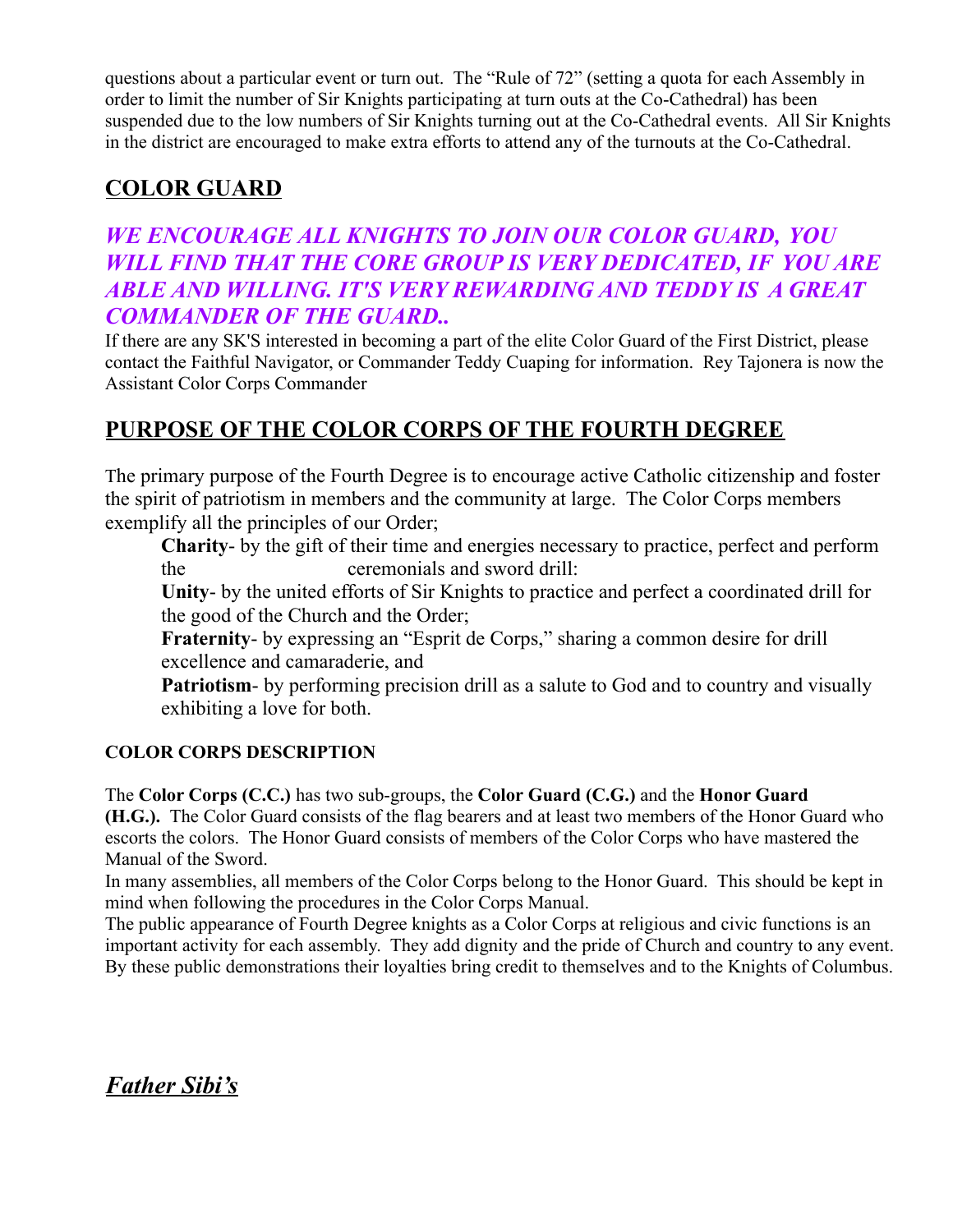

Americans come together on July  $4^{\text{th}}$  to celebrate the nation's birthday and Independence Day. The story of America's independence is fascinating.

In the 1700s, America wasn't a nation of 'united states.' Instead, there were 13 colonies with distinct personalities and an ornery predisposition to territorialism. From 1763 to 1773, Britain's King George III increasingly placed pressure on the colonies as he and the British Parliament enacted a succession of taxes and laws on them. Excessive taxes on British luxury goods like tea and sugar were designed to benefit the British crown without any regard for the hardships of the colonists. By 1764, the phrase "Taxation without representation was tyranny" spread throughout the colonies as the rallying cry of outrage.

The more the colonists rebelled, the more King George doubled down with force. The Quartering Act of 1765 allowed British soldiers the right to enter your home. But the Stamp Act of 1765 became the straw that broke the colonists' backs. Passed by Parliament in March, this act taxed any piece of printed paper, including newspapers, legal documents, ships' papers. As the colonial grumbling got louder and bolder, in the fall of 1768, British ships arrived in Boston Harbor as a show of force. Tensions boiled over on March 5, 1770, in Boston Harbor during a street fight between a group of colonists and British soldiers. The soldiers fired shots that killed 47-year-old Crispus Attucks, the first American and black man to die along with three other colonists in the Boston Massacre.

In 1773, the Boston Tea Party erupted when colonists disguised as Mohican Indians raided a British ship, dumping all the tea overboard to avoid paying the taxes. Continued pressure led to resistance and the start of the Revolutionary War in the towns of Lexington and Concord when a militia of patriots battled British soldiers on April 19,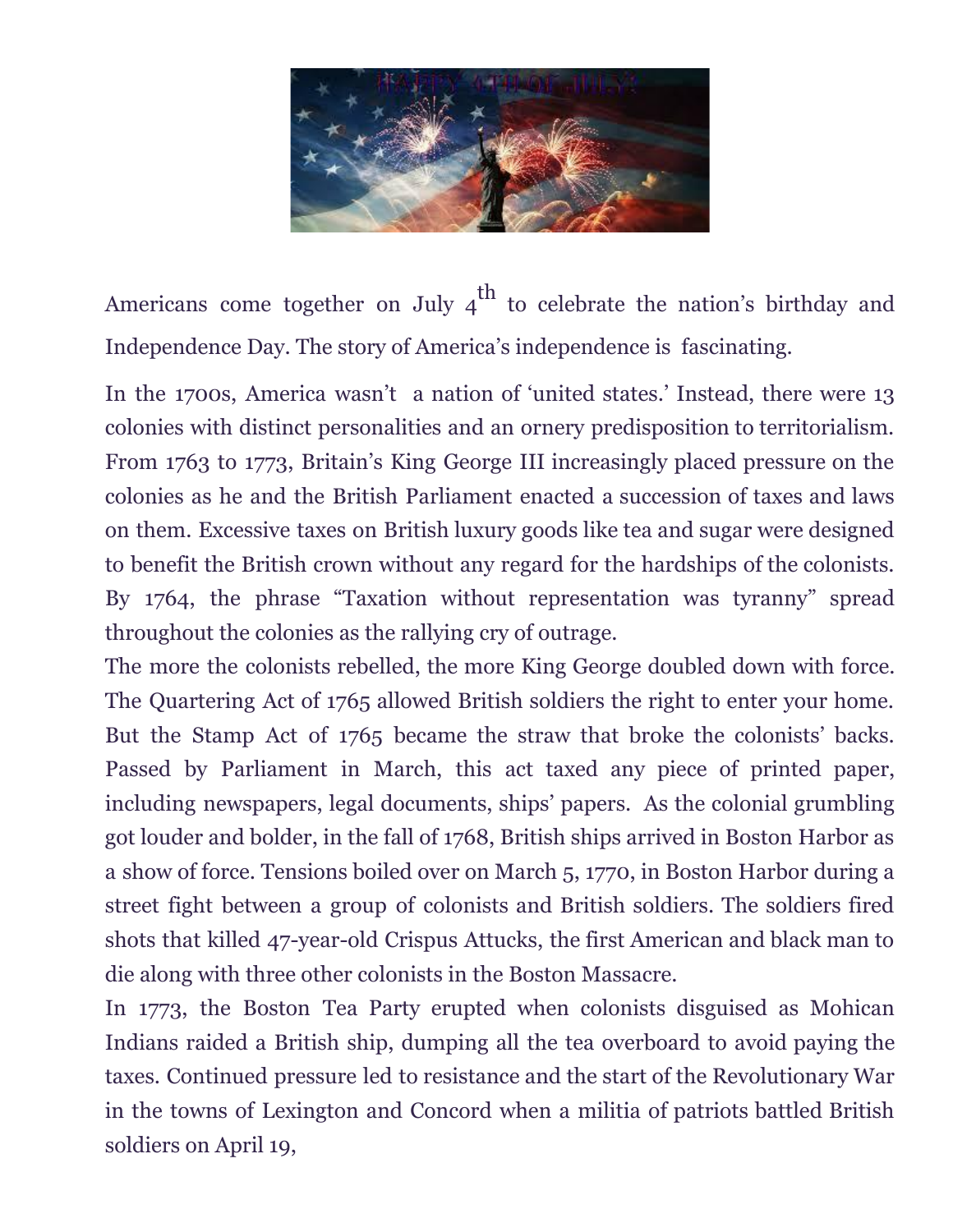1775. Conditions were ripe for American independence.

In 1776 a few people in Philadelphia drafted a document proclaiming their liberation from Britain, reaffirming their rights as free men. Finally, the Declaration was fully ratified on July 4, 1776. Thomas Jefferson, was tasked with pulling the document together, envisioned a nation where "Life, Liberty and the pursuit of happiness" crystallized the very meaning of being an American.

On this day of our nations Independence as patriots, let us stand for our country and pray for its welfare and leadership. God Bless America.

Fr. Sibi Kunninu, MS Faithful Friar.

#### **PAST TURN OUTS**

*Priestly Ordination at the Co-Cathedral, June 5, 2021*….. David Armstrong, Jimmy De Los Santos, Craig Guth FN, Richard Johnson, Ken Oradiegwu FM, PFN Gilbert Ramos

## *W. "BUDDY" Hughes Funeral Services - Wed. June 9, 2021*

*Turnout for the Visitation and Funeral Services of SK William (Buddy) Hughes held at Scott's Funeral Home in Alvin on Wednesday, June 9th, 2021….. Steve Breaux, Jimmy De Los Santos, Mike Melancon, PFN, Bill Prindiville, PFN Gilbert Ramos...also half a dozen SKS were there not in uniform,,thx for the support.*

## *NOT OFFICIAL TURNOUT BUT THANKS TO ALL*

## *Memorial Mass held on Thursday, June 17th at Mary Queen Church for Fr. Sibi's Father, Chacko Kunninu*

Thanks to all who showed and were there for Fr. Sibi. Great service Fr. Andrew spoke highly and gave a great homily.

Miguel Camacho, Joseph Chien, Br. Roger Clement, Sam De Los Santos, Peter De Villez, Carmello Gomez, Leon Guerra, Joe Guidry, Craig Guth, FN, Matt Hermes, Jose Lara, Nelson Olavarria, Bill Prindiville, PFN, Gilbert Ramos, Robert Rinehart, Al Stryk, PFN, Rey Tajonera, CDR, George Torralba, Steven Valdez, David Zwingman, PFN, Jesus Canales, Fr. Jim Kuzcynsky, Fr. Sibi Kunninu, Fr. Skip Negley, Dcn Chuck Turner

#### FATHER RYAN FUNERAL SERVICE

*FEAST OF ST JOHN THE BAPTIST*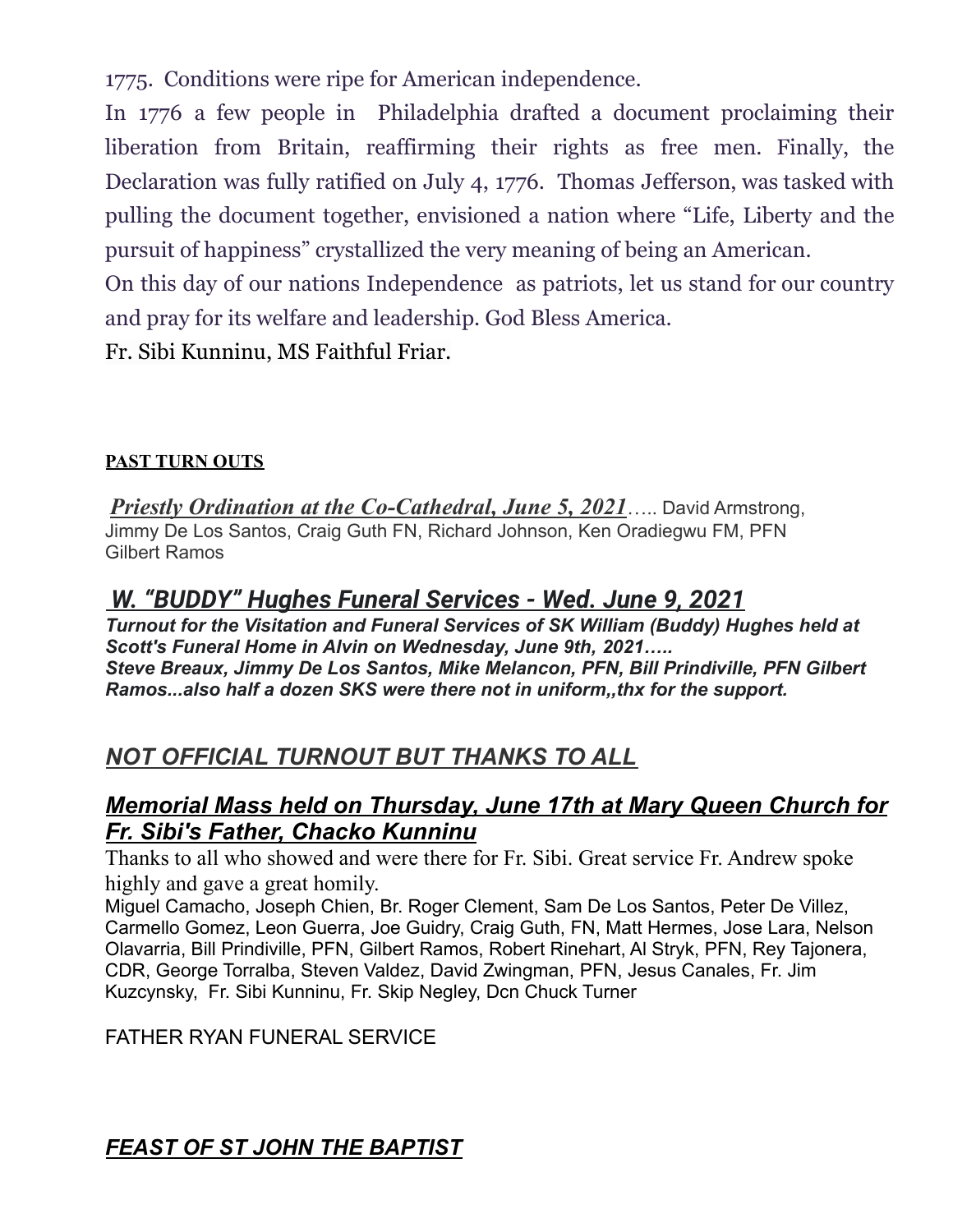Feast of St. John The Baptist celebrated by Cardinal DiNardo at Sacred Heart Co-Cathedral in Galveston on June 24th, 2021:Craig Guth, FN, Mike Melancon, PFN, Bo Naguit,Bill Prindiville, PFN, Gilbert Ramos

This was the 21st (and probably the last) Turn-Out of the 2020-2021 Fraternal Year. I will prepare the statistics and SK Participant Ranking List sometime after the start of the new FY.

## *FATHER RYAN FUNERAL MASS SERVICE-PRINCE OF PEACE CATHOLIC COMMUNITY JUNE 29th 11:00am*

Mike Melancon,PFN, Craig Guth,PFN, Bo Naguit

If I have inadvertently failed to mention you in your attendance at a turnout, please let me know so that we can properly recognize your commitments.

## **"THANK YOU ALL FOR YOUR ATTENDANCE AND DEDICATION"**

## **PLEASE KEEP YOUR CONTACTS UPDATED**

Remember to provide us with any changes or updates to your address, phone number or email address so that we can accurately maintain the Assembly's (and Supremes') records and database. If, for any reason, you do not receive your monthly newsletter by the end of the first week of the month, either by email or by US mail, please let us know promptly. If you have access to email, please let us know so that the Assembly can send you the monthly newsletter and timely information and notices throughout the month by email. The postage and printing expense for the monthly newsletters remains the Assembly's largest single on-going monthly expense! Anything that we can do to reduce the number of SK's receiving the newsletter by "snail" mail (U.S. Postal mail) will benefit the Assembly, be greatly appreciated, and allow you to receive more timely information and activity updates between the monthly newsletters.

# January 7, 2021 – 4577 July 4, 2021 4th of July Parade **February 4, 2021** – 8494 **August 5, 2021** – 8960 March 4, 2021 – 8960 –No Ladies Night/Social **Meeting** September 2, 2021- 9201 April 1, 2021 -9201 No Meeting October 7, 2021 – 6403- Ladies Night/Social Meeting May 6, 2021 –6403 Election of Officers November 4, 2021– Memorial Mass – Catered Meal **June 3rd 2021** December 5, 2021- Christmas Party-

## **Assembly Meeting Dates & Council Cooking Assignments**